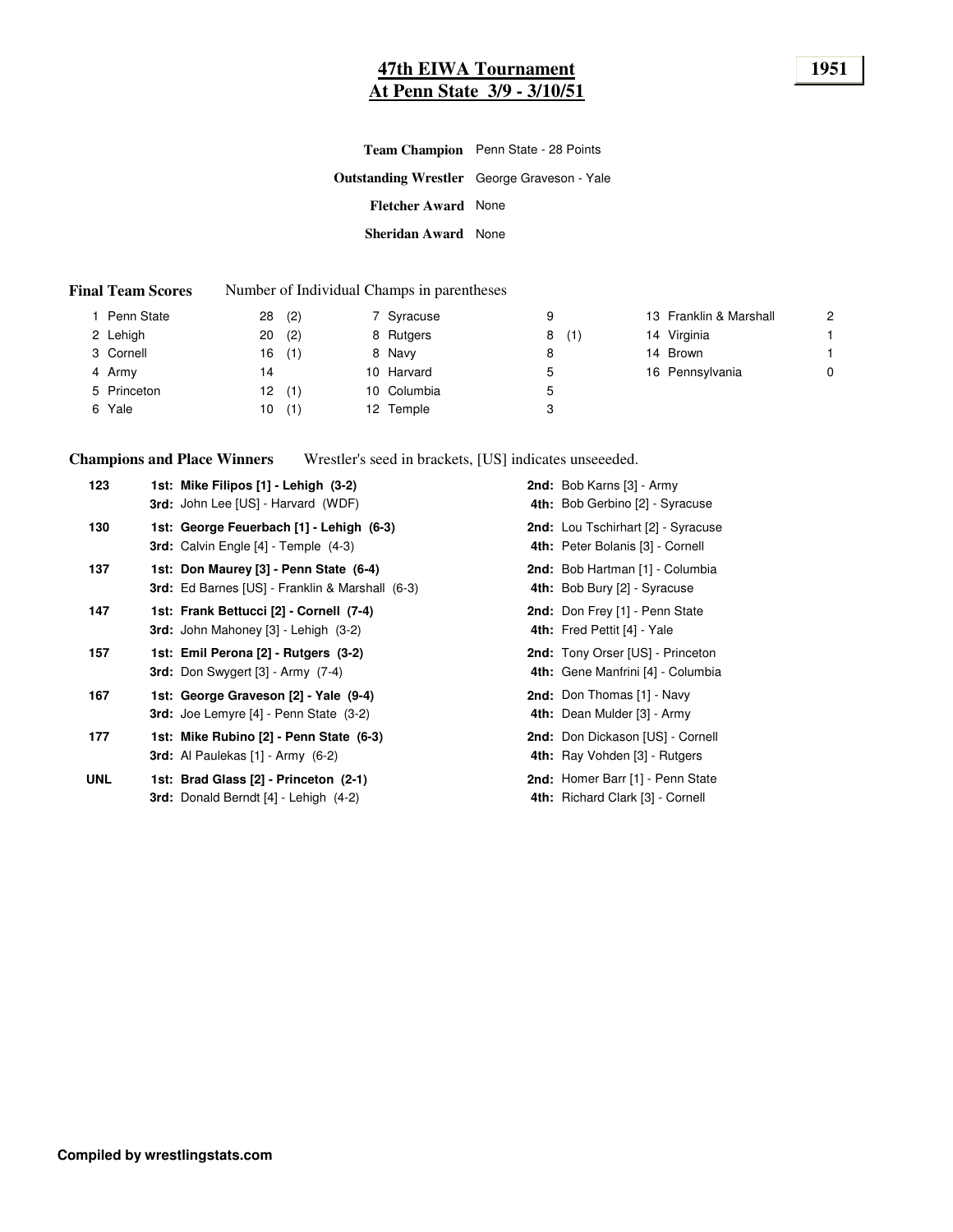#### **3/9/1951 and 3/10/1951 at Penn State 1951 EIWA Championship Page 1 of 4**

#### **123 Weight Class**

| Mike Filipos, Lehigh [1]          |                            |                            |                               |
|-----------------------------------|----------------------------|----------------------------|-------------------------------|
| Walter Powell, Pennsylvania       | Mike Filipos Fall 4:35     |                            |                               |
| Jon Reese, Penn State             |                            | Mike Filipos 9-5           |                               |
| Dick Delgado, Cornell             | Jon Reese 11-4             |                            |                               |
| Dom Procopio, Rutgers [4]         |                            |                            | Mike Filipos 6-4              |
| Charles Standish, Brown           | Dom Procopio Fall 1:35     |                            |                               |
| John Lee, Harvard                 |                            | John Lee 5-2               |                               |
| Ben Harer, Princeton              | John Lee Fall 1:23         |                            |                               |
| Bob Gerbino, Syracuse [2]         |                            |                            | Mike Filipos 3-2              |
| Fred Graham, Yale                 | Bob Gerbino 8-1            |                            |                               |
| Bob Sutley, Navy                  |                            | Bob Gerbino 2-1            |                               |
| Mike Gvardijan, Columbia          | Bob Sutley Fall 1:20       |                            |                               |
| Bob Karns, Army [3]               |                            |                            | Bob Karns 8-4                 |
| Harvey Rubenstein, Temple         | Bob Karns Fall 1:45        |                            |                               |
| George Morse, Virginia            |                            | Bob Karns 9-2              |                               |
| Joel Hartman, Franklin & Marshall | George Morse Fall 4:32     |                            |                               |
|                                   |                            |                            | Third Place: John Lee Med FFT |
|                                   |                            |                            |                               |
| 130 Weight Class                  |                            |                            |                               |
| George Feuerbach, Lehigh [1]      | George Feuerbach Fall 0:41 |                            |                               |
| Bob Dolt, Brown                   |                            | George Feuerbach Fall 4:45 |                               |
| Rich Neff, Navy                   | Rich Neff 9-6              |                            |                               |
| Pierce Lonergan, Princeton        |                            |                            | George Feuerbach 14-1         |
| Calvin Engle, Temple [4]          | Calvin Engle Fall 5:40     |                            |                               |
| Roger Cowles, Virginia            |                            | Calvin Engle 8-4           |                               |
| Lou Bowers, Rutgers               | Lou Bowers 15-4            |                            |                               |
| Tom Harting, Franklin & Marshall  |                            |                            | George Feuerbach 6-3          |
| Lou Tschirhart, Syracuse [2]      | Lou Tschirhart Fall 6:00   |                            |                               |
| Marv Wolf, Pennsylvania           |                            | Lou Tschirhart             |                               |
| Dave Smith, Harvard               | Dave Smith DFT             |                            |                               |
| Dave Penning, Yale                |                            |                            |                               |
| Peter Bolanis, Cornell [3]        | Peter Bolanis Fall 7:54    |                            | Lou Tschirhart 7-2            |
| Wayne White, Army                 |                            |                            |                               |
|                                   |                            |                            |                               |
| Jack Dreibelbis, Penn State       | Jack Dreibelbis 10-5       | Peter Bolanis 12-4         |                               |

**Third Place: Calvin Engle 4-3**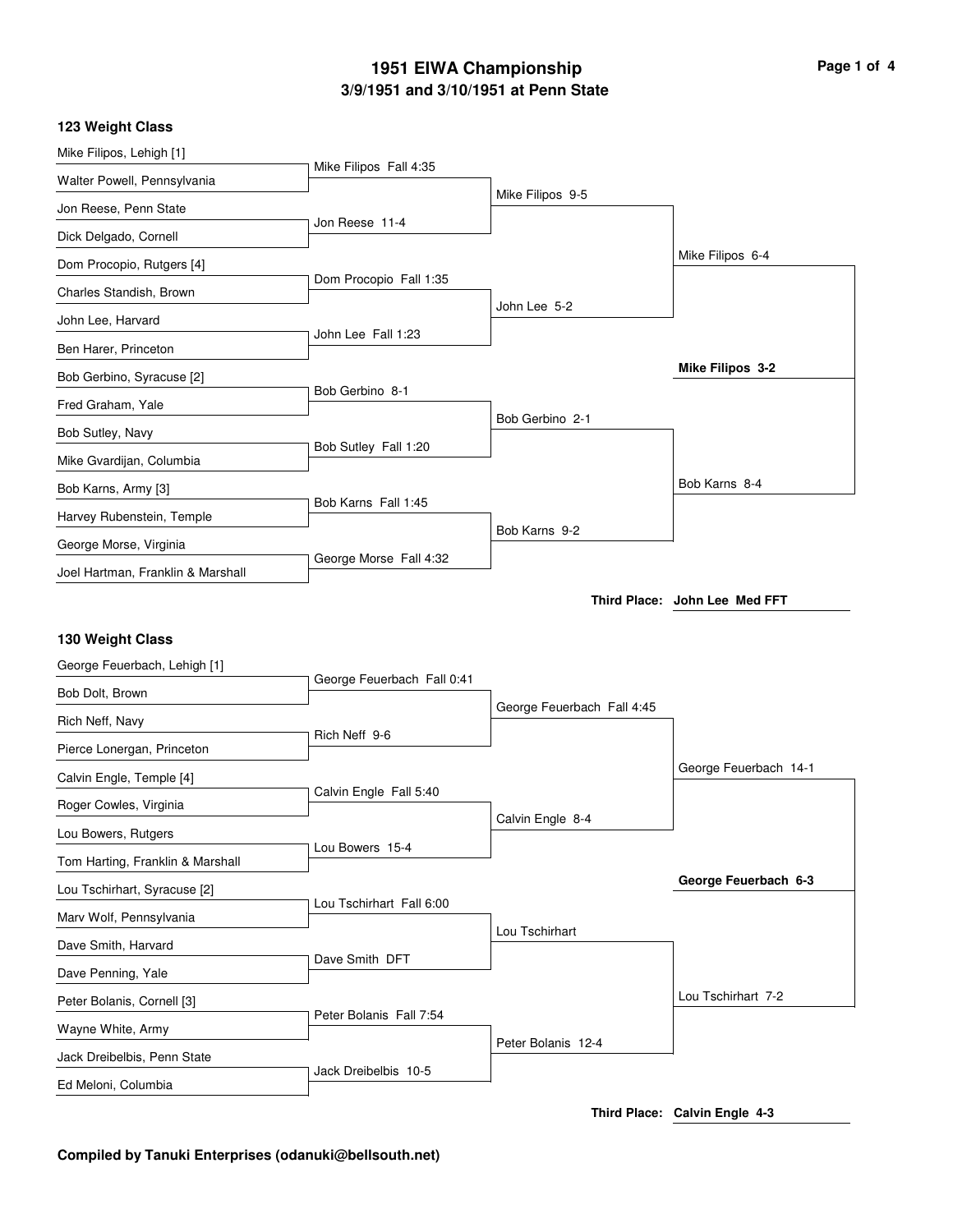# **3/9/1951 and 3/10/1951 at Penn State 1951 EIWA Championship Page 2 of 4**

|  | <b>137 Weight Class</b> |  |
|--|-------------------------|--|
|--|-------------------------|--|

| Bob Hartman, Columbia [1]                    |                          |                       |                            |
|----------------------------------------------|--------------------------|-----------------------|----------------------------|
| Jim Muldoon, Pennsylvania                    | Bob Hartman 15-5         |                       |                            |
| John Wasson, Army                            |                          | Bob Hartman 8-1       |                            |
| Bob Long, Temple                             | John Wasson Fall 7:00    |                       |                            |
| Dick Gregory, Navy [4]                       |                          |                       | Bob Hartman 4-1            |
| Ed Barnes, Franklin & Marshall               | Ed Barnes 5-4            |                       |                            |
| Bill Van Gilder, Cornell                     | Bill Van Gilder 7-3      | Ed Barnes 8-4         |                            |
| Bill Carlisle, Lehigh                        |                          |                       |                            |
| Bob Bury, Syracuse [2]                       |                          |                       | Don Maurey 6-4             |
| Charles Slinghuff, Virginia                  | Bob Bury Fall 4:23       |                       |                            |
| Dick Fritts, Rutgers                         |                          | Bob Bury 7-1          |                            |
| Carl Schaifer, Princeton                     | Dick Fritts 8-3          |                       |                            |
| Don Maurey, Penn State [3]                   |                          |                       | Don Maurey 5-3             |
| Don Teare, Yale                              | Don Maurey 11-3          |                       |                            |
| Angus MacLean, Brown                         |                          | Don Maurey 8-1        |                            |
| Icko Iben, Harvard                           | Angus MacLean Fall 2:56  |                       |                            |
|                                              |                          |                       | Third Place: Ed Barnes 6-3 |
|                                              |                          |                       |                            |
|                                              |                          |                       |                            |
| 147 Weight Class<br>Don Frey, Penn State [1] |                          |                       |                            |
| Ted Ferriter, Brown                          | Don Frey Fall 2:01       |                       |                            |
| Arlon Adams, Harvard                         |                          | Don Frey 6-1          |                            |
| Frank Scolpino, Navy                         | Frank Scolpino 8-1       |                       |                            |
| Fred Pettit, Yale [4]                        |                          |                       | Don Frey Fall 2:25         |
| Tom Dougherty, Franklin & Marshall           | Fred Pettit 5-2          |                       |                            |
| Joe Wood, Virginia                           |                          | Fred Pettit Fall 3:48 |                            |
| Henry Sherk, Princeton                       | Henry Sherk 3-1          |                       |                            |
| Frank Bettucci, Cornell [2]                  |                          |                       | Frank Bettucci 7-4         |
| Rod French, Army                             | Frank Bettucci Fall 2:46 |                       |                            |
| Carl Lorenz, Temple                          |                          | Frank Bettucci 7-0    |                            |
| Dick Deets, Columbia                         | Carl Lorenz 8-4          |                       |                            |
| John Mahoney, Lehigh [3]                     |                          |                       | Frank Bettucci 8-2         |
| Jim LaVine, Syracuse                         | John Mahoney 10-2        |                       |                            |
| Nick Lorusso, Rutgers                        | Nick Lorusso 8-5         | John Mahoney 7-0      |                            |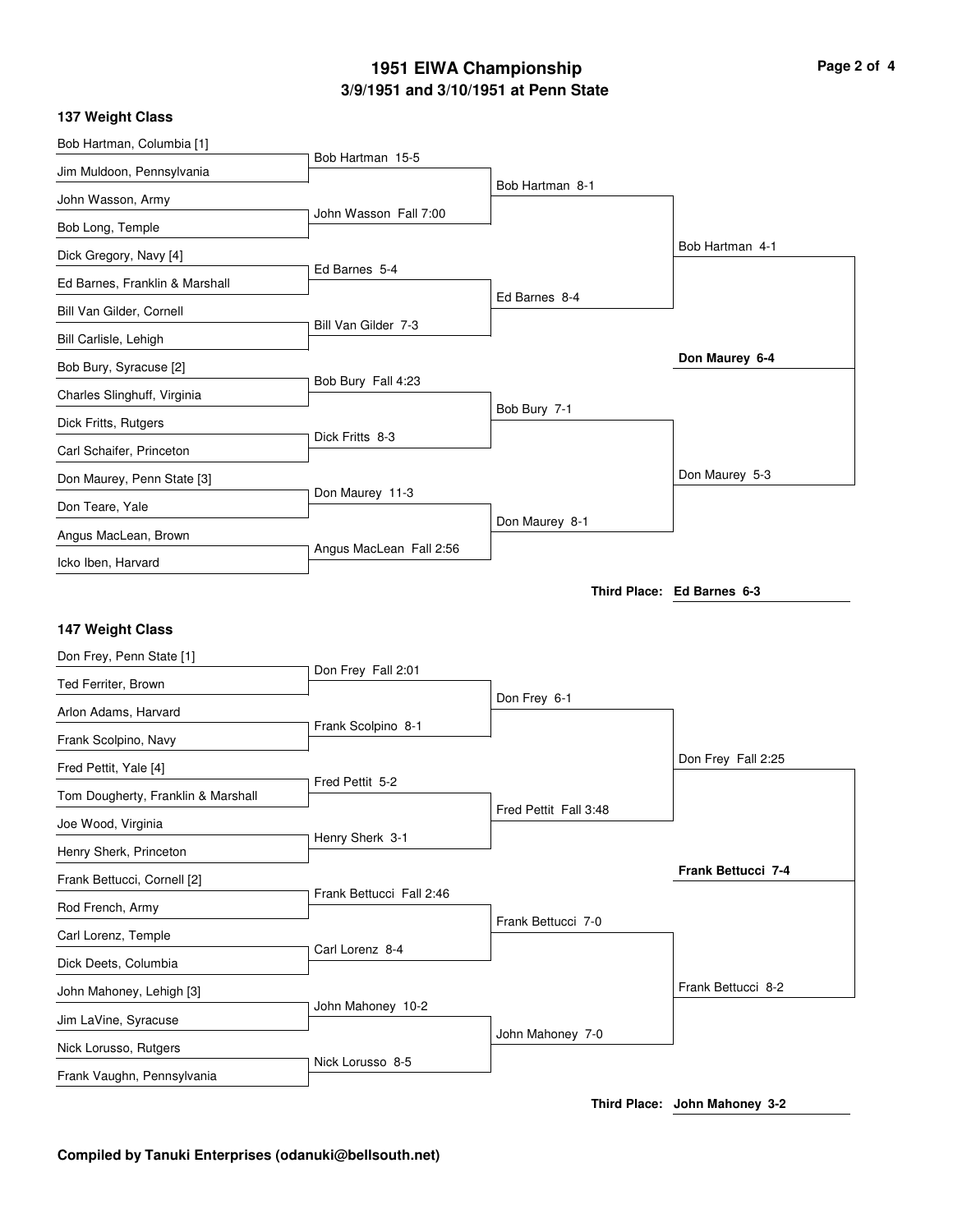# **3/9/1951 and 3/10/1951 at Penn State 1951 EIWA Championship Page 3 of 4**

|  | 157 Weight Class |  |
|--|------------------|--|
|--|------------------|--|

| Bill Santel, Penn State [1]                    |                           |                       |                              |
|------------------------------------------------|---------------------------|-----------------------|------------------------------|
| Mac Beese, Pennsylvania                        | Bill Santel Fall 2:04     |                       |                              |
| Tony Orser, Princeton                          |                           | Tony Orser 12-5       |                              |
| Tom Heaney, Temple                             | Tony Orser 9-1            |                       |                              |
| Gene Manfrini, Columbia [4]                    |                           |                       | Tony Orser 3-1               |
| Harvie Fitzgerald, Virginia                    | Gene Manfrini 6-2         |                       |                              |
| Charles Cope, Franklin & Marshall              |                           | Gene Manfrini 8-6     |                              |
| Howard Tice, Syracuse                          | Charles Cope 7-1          |                       |                              |
| Emil Perona, Rutgers [2]                       |                           |                       | Emil Perona 5-2              |
| Floyd Holloway, Navy                           | Emil Perona 5-1           |                       |                              |
| John Platt, Lehigh                             |                           | Emil Perona 5-1       |                              |
| Paul Sampson, Cornell                          | John Platt 7-0            |                       |                              |
| Don Swygert, Army [3]                          |                           |                       | Emil Perona 6-4              |
| Joe Hubbard, Harvard                           | Don Swygert 9-0           |                       |                              |
| David Michael, Brown                           |                           | Don Swygert 5-1       |                              |
| Bob Longman, Yale                              | David Michael 8-5         |                       |                              |
|                                                |                           |                       | Third Place: Don Swygert 7-4 |
|                                                |                           |                       |                              |
|                                                |                           |                       |                              |
| 167 Weight Class                               |                           |                       |                              |
| Don Thomas, Navy [1]                           | Don Thomas Fall 2:54      |                       |                              |
| Roy Neville, Lehigh                            |                           | Don Thomas Fall 2:21  |                              |
| Bob Stites, Rutgers                            | Les Simon 3-0             |                       |                              |
| Les Simon, Cornell                             |                           |                       | Don Thomas 17-10             |
| Joe Lemyre, Penn State [4]                     | Joe Lemyre Fall 4:26      |                       |                              |
| Al Angelino, Columbia                          |                           | Joe Lemyre 4-3        |                              |
| Dana Eastham, Brown                            | Dana Eastham 6-2          |                       |                              |
| Bill Marino, Temple                            |                           |                       | George Graveson 9-4          |
| George Graveson, Yale [2]                      | George Graveson Fall 3:52 |                       |                              |
| John Pentz, Princeton                          |                           | George Graveson 10-4  |                              |
| Ray Higgins, Franklin & Marshall               | Ray Higgins 12-4          |                       |                              |
| Julian Dorman, Virginia                        |                           |                       |                              |
| Dean Mulder, Army [3]                          | Dean Mulder Fall 3:44     |                       | George Graveson 6-2          |
| Hal Leeds, Pennsylvania                        |                           | Dean Mulder Fall 4:53 |                              |
| Murray Winer, Syracuse<br>Neil Hastie, Harvard | Murray Winer Fall 4:44    |                       |                              |

**Third Place: Joe Lemyre 3-2**